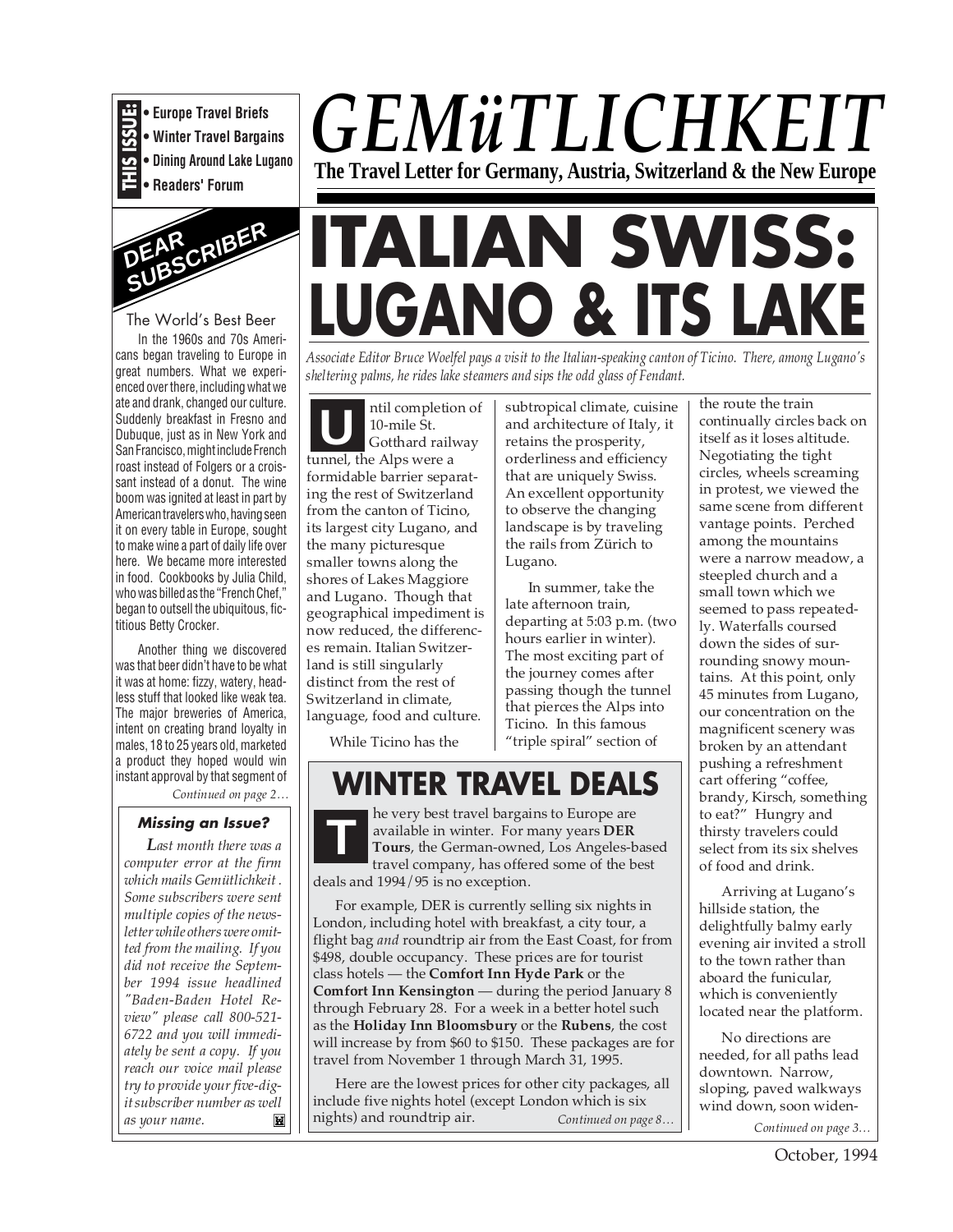#### *DEAR SUBSCRIBER Continued from page 1*

the population. Beer with some complexity that was an "acquired taste" was to be avoided.

I was one of those blithely rolling through life content with Budweiser or, on special occasions, a Michelob. In the 1950s and 60s, these two Anheuser-Busch beers, along with Schlitz, Papst Blue Ribbon and a few others, were known in the west as "eastern beers" and usually cost slightly more than local stuff like Olympia (known, of course, to every high school kid on the coast as "Oly"), Lucky Lager, Blitz Weinhard and Burgermeister. We didn't know any better.

When I made my first trip to Germany in the 70s, my uncle John, already an experienced consumer of German brews, warned me that the beer there wouldn't come cold as in the U.S. That worried me some as I had heard tales of German beer being served at room temperature. However, he assured me I wouldn't care whether it was cold and he was right. From my first glass of pils I loved it. (Beer in Germany is actually served cool and not at room temperature.) It is one of the reasons I keep going back.

An early outcome of Americans traveling to Europe was that we began to import the beer. Mostly it came in bottles, but some restaurants brought it in by the keg. Doesn't work either way. Whether beer we import from Europe is simply not the same stuff served over there, or it can't stand the trip, or both, I don't know. What I do know is that the glass of Späten I can buy at any of several restaurants with a 30-minute drive from my home has little relationship to a glass of Späten in Munich. Beer is best when consumed soon after it is brewed, and the closer to the brewery the better. Sometime in the mid-70s I read an article which rated the Czech brew, Pilsner Urquell, as the world's finest. I purchased several bottles from a place which sold exotic beers and was greatly disappointed. It was terrible, flat and off-tasting. Now I realize that that beer was probably several months old and in transit may have experienced a wide range of temperatures.

It was in Vienna in about 1983 that I discovered the real Budweiser, a Czech brew also known as Budvar from a town called Ceske Budejovice. At that time, I believe, it was just beginning to be exported along with Pilsner Urquell (enabling me to at last discover the real Pilsner Urquell). In my personal list of the world's best beers they are #1 and #2.

As good a reason as any to go to Europe is that you'll never see Budvar in the United States. About 50 years ago Anheuser-Busch cut a deal which gave it the exclusive U. S. marketing rights to the name Budweiser. Budvar kept the rights in Europe. Now A-B wants to play a role in Europe. Not a good idea says CAMRA (Campaign for Real Ale), an organization of British beer lovers. We agree.

In a story in the magazine *Beer*, Stephen Cox of CAMRA is quoted as follows:

"As a consumer body, we have an enormous suspicion of any large brewery conglomerate that takes over an artisanal brewery. Any beer that Germans will go out of their way to drink is obviously a very important and classic beer. Such a beer should be preserved, and there have been too many instances where a large brewer has taken over a small brewery, promising that 'no, we'll never change the beer.' But then, the person who made the promise is fired, or a new managing director is hired, or the acquired brewery is spun off into a different division, and the quality of the beer suffers enormously. Budvar is one of the Czech national treasures..."

Budvar, you see, needs money to expand and become more modern. The article in Beer claims that Budvar's distinctive flavor is in part due to the yeasts that live in the planks of the thousands of its old wooden fermenting and lagering tanks. Under communism labor was cheap enough and plentiful enough to regularly scrub and maintain these

wooden barrels. With a rich, new partner the wood would likely be replaced with stainless steel tanks. Plans are for the Czech government to wind up as the brewery's majority owner with a foreign partner. Enter Anheuser-Busch which has mounted a campaign to be that partner. The courtship is a hot and heavy one. According to Beer, A-B has already opened a "cultural center" in Ceske Budejovice and purchased a four-story building on the town square where it offers business seminars for the local populace. A-B has also sponsored a Junior Chamber of Commerce and made a \$50,000 donation to the University of South Bohemia.

I believe in capitalism but I fear what Anheuser-Busch will do to the beer. Will it taste better? Get serious. The article in Beer had good advice for all of us: "For a taste of the real Budvar, hurry to the Czech Republic. It may be only a matter of months before the brand rights change hands — and perhaps the recipe, too."

#### **Ringhotels Special Price**

Last month our piece on Baden-Baden included a review of the **Allee-Hotel Bären**, part of the "Ringhotels" group. We like this hotel very much but noted in our story that its rates — up to \$134 for a single room and as much as \$234 for a double — are somewhat high. Subsequently we have been apprised by Hans Boldt, whose company, Boldt International, is the U.S. reservations' agent for Ringhotels, that by booking through his toll-free service — 800-558-6850 — the guaranteed dollar rate is \$79 for single rooms and \$118 for doubles, including buffet breakfast. At these rates the Bären becomes a bargain.

These prices, in fact, apply at all Ringhotels except for certain four-star hostelries in major cities. In these few there is, in addition to the \$79 single, \$118 double prices, a supplement of approximately \$10 to \$12 per person.

These guaranteed dollar prices also apply at another of Mr. Boldt's clients, **Idyll Hotels Schweiz**, a group of 19 hotels in Switzerland, where \$118 for a double room is an even better value. - RHB

> **Hotel Rating Criteria** People/Service 30%

|  | VOI. 8, NO. 10 $\bm{GEM\ddot{u}TLICHKEIT}$<br>The Travel Letter for Germany, Austria, Switzerland & the New Europe |
|--|--------------------------------------------------------------------------------------------------------------------|
|--|--------------------------------------------------------------------------------------------------------------------|

**Consulting Editor:**<br>Subscription Dept:.

**Vol. 8.** 

**Editor & Publisher:** Robert H. Bestor, Jr. **Associate Editors:** Elizabeth Schiller, Bruce Woelfel **C. Fischer, R. Holliday**<br>Paul T. Merschdorf **Design & Composition:** Paul T. Merschdorf **Consulting Editor:** Paul T. Merschdorf **Consulting Editor:** Paul Thomas P. Bestor Andy Bestor, K. Steffans

**Gemütlichkeit** (ISSN 10431756) is published monthly by UpCountry Publishing, 2892 Chronicle Avenue, Hayward, CA 94542. TOLL FREE: 1-800/521- 6722 or 510/538-0628. FAX: 510/582-8296. Subscriptions are \$67 per year for 12 issues. While every effort is made to provide correct information in this publication, the publishers can make no guarantees regarding accuracy. Second-class postage paid in Hayward, CA.

**POSTMASTER: SEND ADDRESS CHANGES TO:** Gemütlichkeit, 2892 Chronicle Ave., Hayward, CA 94542

#### **HOTEL RESTAURANT RATING KEY**

**Rating Category Scale** Unacceptable 0 - 3 Adequate 4 - 7<br>Average 8 - 11 Average Above Average 12 - 15 Excellent 16 - 20

#### Location/Setting 15% Guestrooms 30% Public rooms 5% Facilities/Restaurant 20%

#### **Restaurant Criteria** Food 65% Service 20% Atmosphere 15%

pleasant establishment. **\$** Offers significant value.

**Special Designations G** By virtue of location, decor, special charm, warmth of management, or combination thereof, an especially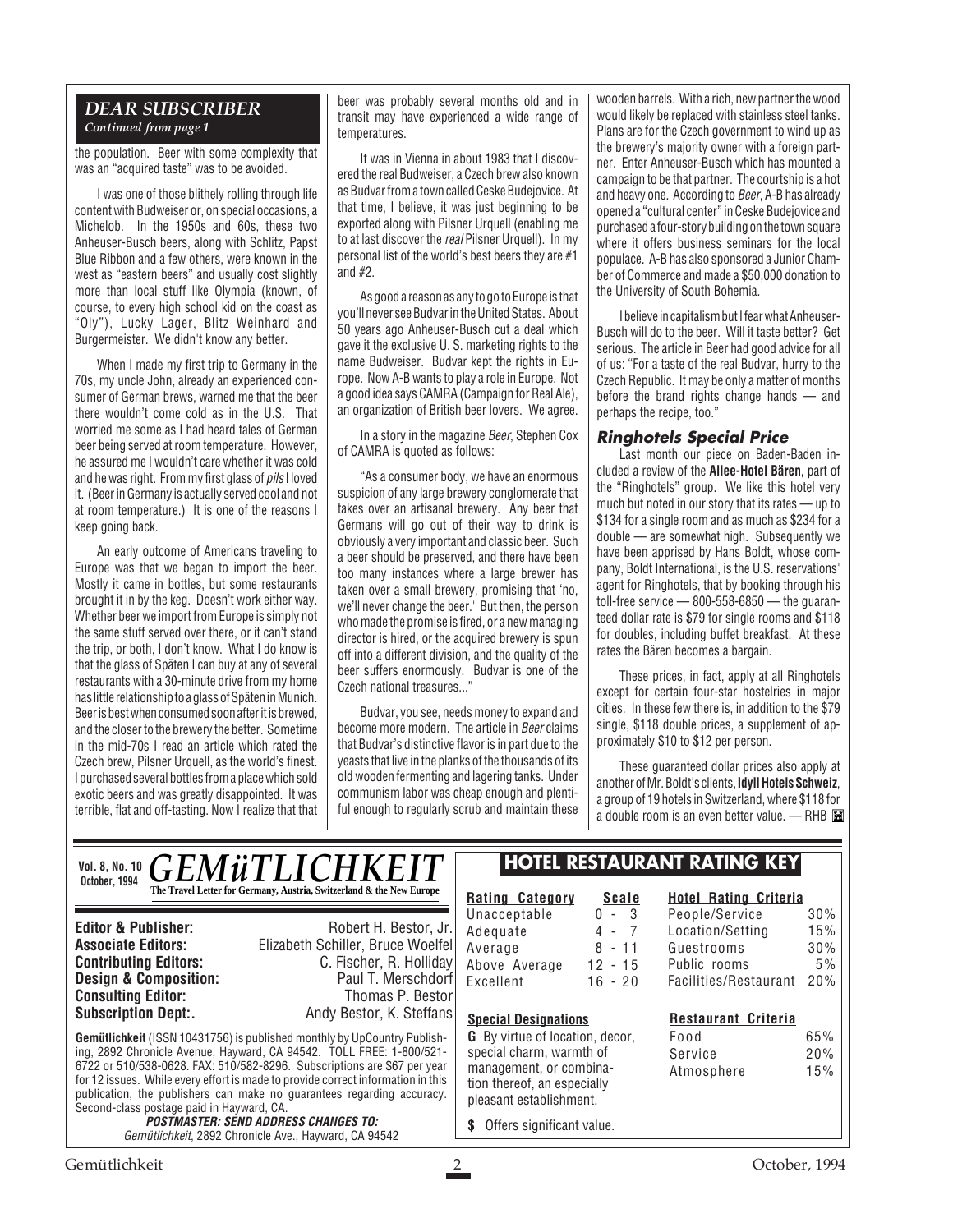#### *LUGANO Continued from page 1*

ing to cobblestoned streets with Christmas-like strings of bright lights. Beautifully preserved stone buildings are set tight against each other. Shop windows are brightly lit and menus displayed outside small restaurants. The way levels to a plaza and soon passes the lower terminus of the funicular and into Lugano's car-free downtown at the edge of the Lake.

Soon we were ensconced at a table under the welcoming green awnings of **Ristorante Lungalago** (Riva V. Vela), enclosed by the quiet night and basking in the ambiance of this wonderful lakeside town. We sipped Fendant wine alongside a plaza alive with pink spraying fountains. The black waters of Lake Lugano reflected the outlines of brightly lit hotels and dimly illuminated passenger boats, which glided slowly back and forth.

Urban and urbane, yet relaxed, with all creature comforts at hand, it was an idyllic setting for a first go at Swiss-Italian cuisine. A light meal of salad with mixed lettuce and sliced cherry tomatoes, followed by Risotto Adriatico, richly-flavored rice with shrimp, scallops, calamari and small clams, came to 48 Sfr (\$38) for one including wine, and was a marvelous beginning to our Lugano sojourn.

Lugano offers an ample selection of moderately-priced hotels. Here is our appraisal of several:

#### **Lugano Hotels**

Walter au Lac Ideally located on Piazza Rezzonico, a square with fountains near the downtown boat landing, the comfortable Walter au Lac, with expansive water views, is the best value among the hotels reviewed in this issue. Though it has a small and unimpressive lobby and a rather modest restaurant, the Walter is spacious where it counts most: in the very large double guest rooms, many with wide terraces and tables and chairs overlooking the lake. Rooms are not air-conditioned, but this is seldom a hardship in the pleasant lake climate. EDITOR'S *INDICE* 

#### **LUGANO**

#### Population: 29,000

#### Elevation 937 feet

Lugano Tourist Office Riva Albertolli 5, CH-6901 Lugano Phone: 091/214664. Fax: 091/227653

Automatic Hotel Reservation System Riva Albertolli 5 / Via Stauffacher (Lugano Tourist Office)

**Rail Information** SFR Railway Station, Lugano 157/3333 1.40 Sfr. per minute

#### **Other Transport Information**

Obtainable from Lugano Tourist Office. Passengers should insert the correct fare into the machine at each bus stop before entering the bus. Passengers without a valid ticket must pay a surcharge.

#### **Melide**

The resort town is the site of Swissminiature - a scale model of the most picturesque features of Switzerland: towns, villages, monuments, and transportation. Open 9 a.m. to 6 p.m. Entrance 10 Sfr. (\$8).

**Monte Bre** (altitude 3,053 feet) Accessible by automobile or funicular from Cassarate. View from the summit of the bay of Lugano, its surroundings and to the Bernese and Valais Alps.

**Monte San Salvatore** (altitude 2,995 feet) By 15-minute funicular from Paradiso (see description of Restaurant Vetta San Salvatore). View of the Lake, the Matterhorn, and across the Plain of Lombardy to the Appenines. Scenic walks.

#### **Gandria**

Accessible by automobile, foot or by boat from Lugano. Picturesque lakeside village at the foot of Monte Bre. Narrow streets, fish restaurants (see description of Rockabella Restaurant).

#### **Morcote**

Lovely town with old houses, shops and souvenirs, 7 miles from Lugano. The village park, Parco Scherrer, has typical vegetation and architectural objects (see story on Restaurant Scherrer).

#### **Campione**

An Italian enclave within Switzerland. No customs formalities. Swiss currency and telephone service. Casino.

#### **Monte Generoso**

The highest mountain around Lugano. Reached by cogwheeled railway from Capolago. A panoramic view over the Alps, the lakes Lugano, Como and Maggiore. Interesting hiking trails. **H** 

We found management to be particularly friendly, gracious and proud of its hotel.

**Address:** Hotel Walter au Lac, Piazza Rezzonico 7, CH-6900 Lugano **Phone:** 091/227425 **Fax:** 091/234233 **Location:** Facing the lake, near the town center **Rooms:** 6 singles, 30 doubles

**Proprietor:** A. Cereda **Prices:** Singles 99 Sfr. (\$80), doubles 166 Sfr. (\$133) **Meals:** All available **Facilities:** First floor restaurant with lake view **Credit Cards:** All **Disabled Access:** Good **Closed:** Never **Parking:** Public garage 5 minutes walk from hotel **Rating:** EXCELLENT 16/20 **G \$**

#### International au Lac.

A quarter mile from the center of town, this distinguished looking sixstory hotel facing Lake Lugano has been run by the Schmid family for the last 33 years. They continually remodel the 200 year-old building which, before 1900, was a monastery. The latest renovation, in 1994, added a tiled outdoor swimming pool. There is a gracious lobby and several public rooms with high ceilings and ornamental chandeliers. The comfortable dining room one level up has large circular skylights. In the rear garden, stone steps leads to another courtyard and the new sparklingclean swimming pool and lounging area.

Most rooms have views of the lake with private balconies. A typical lakeside single, though narrow and sans TV or air-conditioning, rents for 155 Sfr. (\$125), has a wide balcony with lounge chair and a comfortable bathroom with a large bathtub. Average-sized lakeside doubles, which seem larger because of high ceilings, rent for 130 Sfr. (\$100) per person. Double rooms which look toward the city and the hills are 90 Sfr. (\$72) per person. A generous buffet breakfast is included in the room price.

**Address:** Hotel International au Lac, Via nassa 68, CH-6901 Lugano **Phone:** 091/227541 **Fax:** 091/227544 **Location:** On the lake, one-half mile from the center of town **Rooms:** 30 singles, 50 doubles **Proprietor:** Gaglio Schmid **Prices:** Singles 105-155 Sfr. (\$84-\$124), doubles 180-260 Sfr. (\$144-\$208) **Meals:** All available *Continued on page 4…*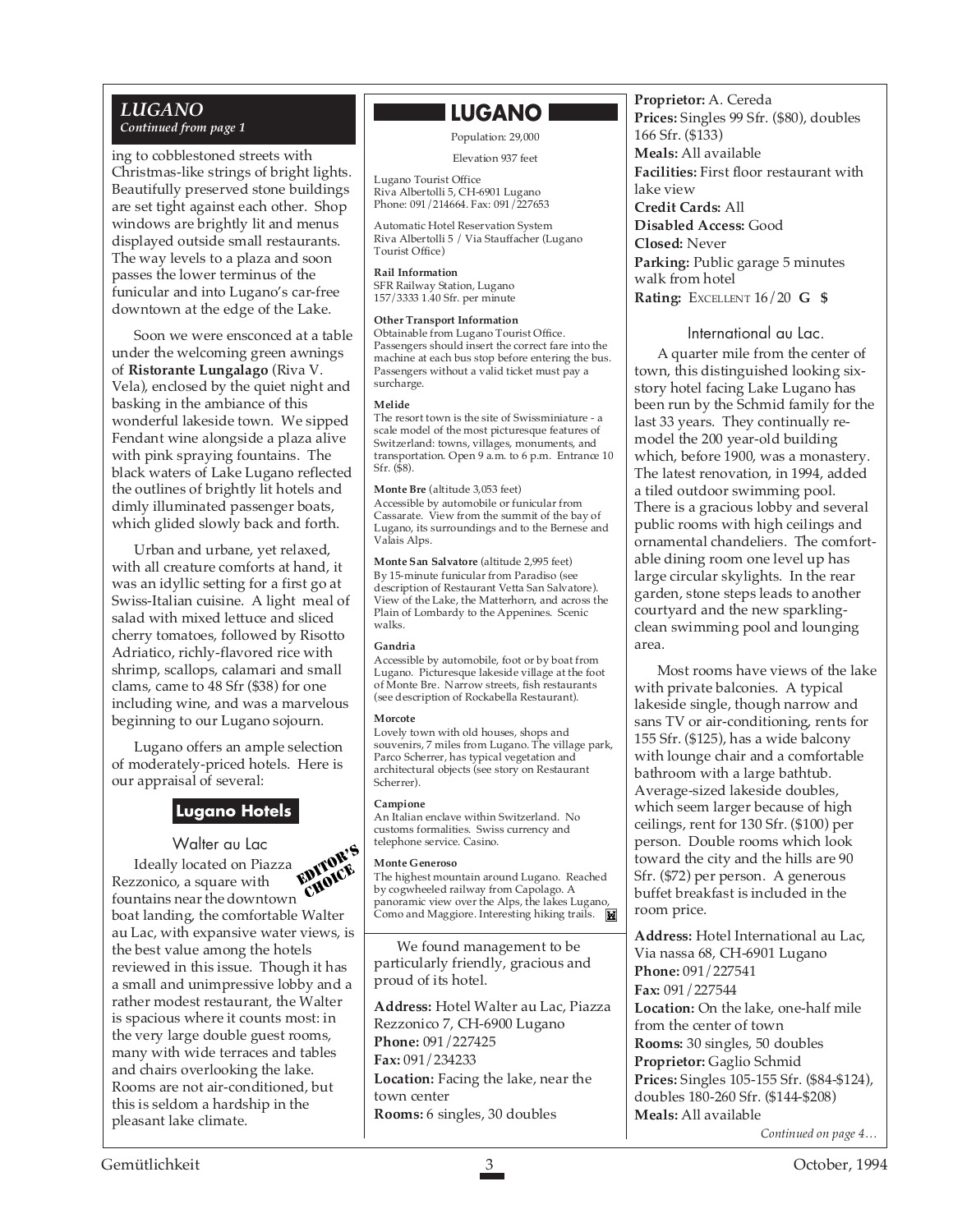#### *LUGANO Continued from page 3*

**Facilities:** Outdoor terrace and swimming pool **Credit Cards:** All **Disabled Access:** Good **Closed:** The week prior to Easter **Parking:** Hotel garage 18 Sfr. (\$14) per night **Rating: ABOVE AVERAGE 14/20** 

#### Excelsior

The more luxurious, expensive Excelsior is next door to Walter au Lac and shares the quiet location, lake frontage and promenade. Its guestrooms are not as large as Walter au Lac but are comfortably modern with air-conditioning and most of the usual conveniences such as hair dryers and minibars. The hotel also has two restaurants, with Italian and international cuisine, as well as delicatessen service and a bar.

**Address:** Excelsior Hotel, Riva V. Vela 4, CH-6900 Lugano **Phone:** 091/228661 **Fax:** 091/228189 **Location:** On the lake near the center of town **Rooms:** 10 singles, 70 doubles **Proprietor:** Rezzonico family **Prices:** Singles 170-190 Sfr. (\$136- \$152), doubles 220-260 Sfr. (\$176-\$208) **Meals:** All available **Facilities:** Hairdresser **Credit Cards:** All **Disabled Access:** Good **Closed:** Never **Parking:** Private garage **Rating: ABOVE AVERAGE 14/20** 

#### Romantik Hotel Ticino

A small, luxurious and rather pricey hotel in the heart of the pedestrian district of Lugano, close to the funicular. Average-sized guestrooms in the renovated 500-year-old building have been very attractively restored and are luxuriously decorated with print wallpaper, gold mirrors and french provincial styled furniture. The restaurant includes an outdoor courtyard which is especially inviting for dining during spring and summer months.

**Address:** Romantik Hotel Ticino,

Piazza Cioccaro 1, CH-6901 Lugano **Phone:** 091/227772 **Fax:** 091/236278 **Location:** In the center of town, near the funicular **Rooms:** 4 singles, 16 doubles **Proprietor:** C & S Buchmann **Prices:** Singles 200-260 Sfr. (\$160- \$208), doubles 320-380 Sfr. (\$256- \$304) **Meals:** All available **Facilities:** Outdoor terrace **Credit Cards:** All **Disabled Access:** Good **Closed:** Never **Parking:** Private garage for 20 Sfr. per night **Rating: ABOVE AVERAGE 13/20** 

#### City Garni

This small, moderately-priced hotel is in an old, but nicely remodeled building, in Lugano's center. The average-sized guestrooms, entered via a covered inner courtyard, look out to a narrow, quiet pedestrian street and are decorated in neutral colors. They are equipped with radios and telephones but no TV. The small bathrooms have distinctively Swiss "sitz" baths (small tub-shower combinations in which one may bathe in a sitting position with legs and lower body immersed). There is also a tiny lobby and a pleasant breakfast room.

**Address:** Hotel City Garni, Crocicchio Cortogne 7 CH-6901 Lugano **Phone:** 091/236244 **Fax:** 091/235789 **Location:** Center of town three minutes walk from funicular connecting to the railway station **Rooms:** 12 singles, 18 doubles **Proprietor:** S. Müller **Prices:** Singles 80 Sfr. (\$64), doubles 130-140 Sfr. (\$104-\$112) **Meals:** Breakfast only **Facilities:** Television room **Credit Cards:** All **Disabled Access:** Good **Closed:** Never Parking: Public garage five minutes walk from hotel **Rating:** AVERAGE 11/20

#### Nassa Garni

The Nassa is in Lugano's central zone, near the lake. Average-sized doubles, cheerfully decorated in white with brown print drapes are equipped with radio and telephone. Some rooms have a private balcony or terrace with a lake view.

**Address:** Albergo Garni Nassa, Via Nassa 60/62, CH-6900 Lugano **Phone:** 091/232833-34 **Fax:** 091/232835 **Location:** In the central area, five minutes walk from the funicular **Rooms:** 7 singles, 37 doubles **Proprietor:** T. Forni **Prices:** Singles 100-160 Sfr. (\$80-\$128), doubles 156-196 Sfr. (\$125-\$157) **Meals:** Breakfast only **Facilities:** Breakfast room and television lounge. **Credit Cards:** All **Closed:** Never **Parking**: Private garage **Rating:** AVERAGE 11/20

#### San Carlo

Another moderately-priced hotel, centrally located in the pedestrian zone, two blocks from the lake. Small to average-sized guestrooms, decorated in tones of green and brown, face the street which is used only by shoppers and delivery vehicles. All contain a small desk, television, radio and telephone. The least expensive rooms have private showers but share toilets down the hall. There is a breakfast room but no restaurant.

**Address:** Hotel San Carlo Garni, Via Nassa 28, CH-6901 Lugano **Phone:** 091/221707 **Fax:** 091/228022 **Location:** Center of town three minutes walk from funicular connecting to railway station **Rooms:** 8 singles, 18 doubles **Proprietor:** Castro family **Prices:** Singles 70-90 Sfr. (\$56-\$72), doubles 120-140 Sfr. (\$96-\$112) **Meals:** Breakfast only **Facilities:** Breakfast room **Credit Cards:** All **Disabled Access:** Good **Closed:** Never

*Continued on page 5…*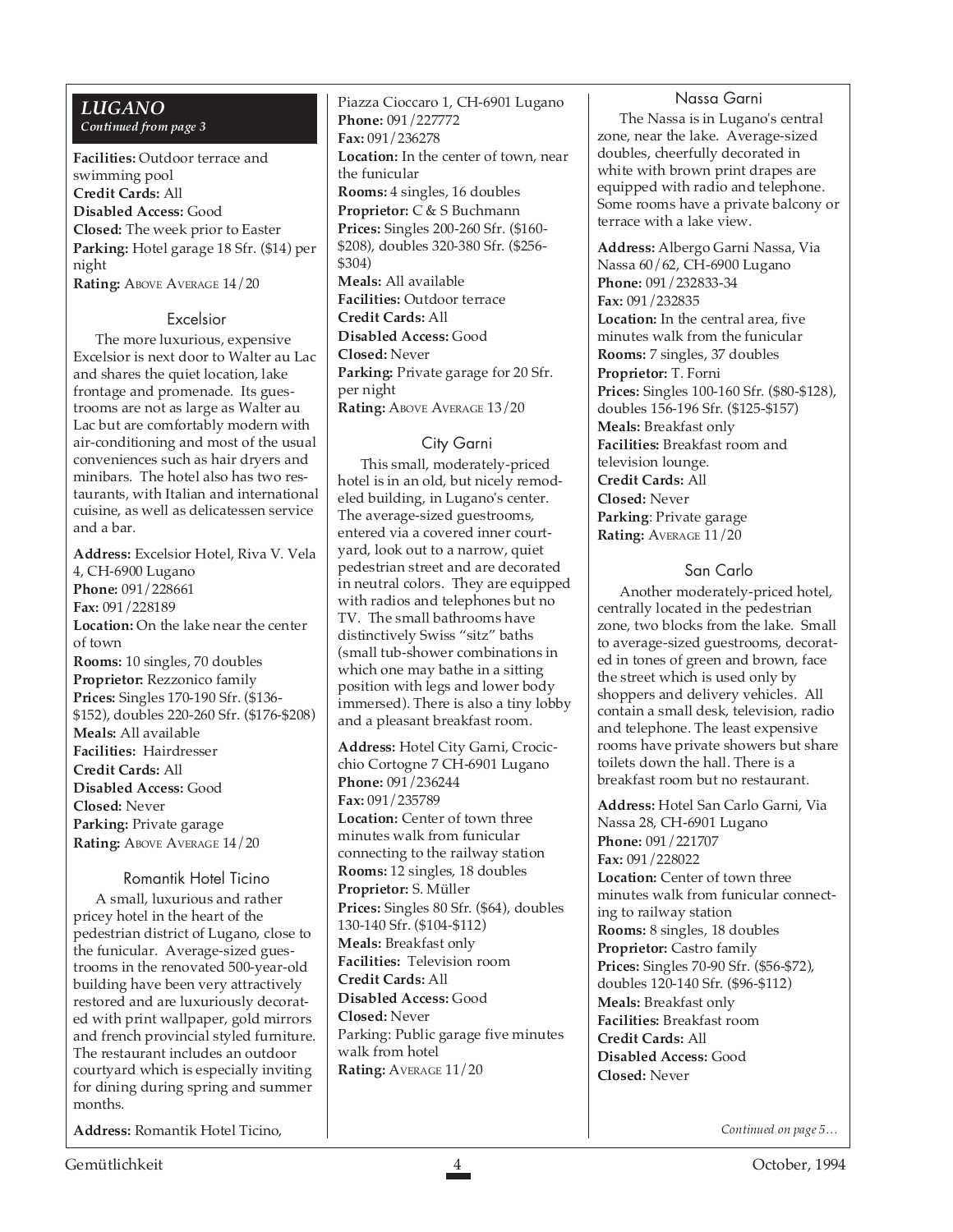**Parking:** Public garage five minutes walk from hotel **Rating:** AVERAGE 10/20

#### **Lugano Restaurants**

Restaurant Parco La Ciano This elegantly modern, white concrete and glass building looks out to a dining terrace among trees and flowering plants on the edge of Park Ciano. We have found restaurants in the Mövenpick chain to be reliably good throughout Switzerland and Germany. La Ciano is not an exception. EDITOR'S CHOICE

Characteristically, there was a wide selection of food, much of it displayed under glass: salad bar, smoked salmon, fresh fish, steaks, ice cream, pastries and all imaginable varieties of wine and liquor. A threecourse meal was 45 Sfr. (\$36). Some of the items available from the ala carte menu include house paté, large portion 14.50 Sfr. (\$12), small portion 9.50 Sfr. (\$7.50); main course of risotto with merlot wine, large portion 16.50 Sfr. (\$13), small portion for 11.50 Sfr. (\$9). The special of the day was Tuscan-style chicken with *risole* potatoes and green salad for 14 Sfr. (\$11). A specialty of the season was various dishes featuring fresh, wild chanterelle mushrooms.

From the extensive salad bar we composed a first course of several kinds of lettuce, mushrooms, olives, corn and carrots in a light vinegar and oil dressing. Our main dish was a brochette that combined veal steak, liver sausage and bacon, along with crisp french fries and a mixture of sliced, fresh vegetables sauteed in butter. With half a liter of beer this satisfying and tasty meal came to 26.50 Sfr. (\$21).

Parco Ciani Mövenpick, Palazzo del Congressi, CH-6901 Lugano, phone 091/238656. Moderate.

#### Scala

Conveniently located on the pedestrian street near the center of town. Formal inside, with an informal outside terrace, Scala is pleasant for coffee and pastries during the day. Although the dinner menu may be a bit complex and costly for some

tastes, the selection of a la carte items makes it a good choice for an alfresco late hours meal. In the mood for something light after having returned at 9:30 p.m. from a boat trip to Morcote (see below), we dined on green fettucine in a robust brown mushroom sauce (18 Sfr./\$14.50).

Restaurant Scala, Via Nassa 29, CH-6900 Lugano, phone 091/220958. Moderate.

#### Vetta Restaurant

This delightful restaurant is reached by taking two successive funiculars from a spot near downtown Lugano. In a white and yellow Victorian building perched on the top of Mount Salvatore, it has an unpretentious atmosphere with breezy, open dining rooms and terraces that offer sweeping views of the peaceful lake and city. Rather surprisingly, since it is the only restaurant in this rather remote spot (the only competition was a fast food stand), prices are reasonable by Swiss standards. Service was friendly and the featured lake fish fresh and delicately flavored.

Sitting at an outdoor table enjoying the sun and silence of this lofty spot, we were entranced by the panorama of the peaceful scene below. We ordered and were promptly brought a plate of lightly fried lake trout with a delicious butter and scallion sauce and boiled potatoes, creamed peas and sweet red peppers (19 Sfr./\$15). Other selections included veal scallopini and schnitzel (both 17 Sfr. /\$14). A halfliter of light Fendant was 14 Sfr. (\$11). A featured red, Merlot del Ticino, was 26 Sfr. (\$21) for a three-quarter liter bottle.

Restaurant Vetta, Paradiso stop (Mt. Salvatore funicular), Lugano, phone 091/543701. Moderate.

#### **Cruising and Dining Lake Lugano**

One of the great pleasures of this part of Switzerland is riding a lake steamer and enjoying a meal either on the boat itself or at one of village stops around the lake. Few travel experiences are more relaxing and conducive to the enjoyment of food and drink and the "good life" in

general. Sliding over the glassy water, lulled by the motion, gives one an illusion of well-being, of an ordered, happy world.

On a misty morning, the lake lending a somber and murky presence, we caught the 10 a.m. ship for Morcote. The craft, one of a fleet of similar boats plying the lake waters, was 140 feet long, 32 feet wide, fitted with a 270 HP diesel engine, and capable of carrying 600 passengers. Amazingly, it was operated by a crew of two: a captain who expertly docked the huge and clumsy craft without mishap, and a mate who lassoed the pilings at each stop alongside the narrow pier landings. We plowed through the calm waters at slightly more than 16 miles per hour, making graceful waves.

Swiss Lake steamers are a revelation for someone used to American ferry boats with large crews and often poor food service. These are immaculately clean. Passenger accommodations are spacious, with outdoor seating, front and rear, an upper deck lounge and eating area and central cabin with entry, kitchen and restrooms. In both indoor or outdoor eating spaces one can choose from a menu which typically includes, along with tea and coffee, a wide choice of beers and wines and liquors as well as a list of food items, lake fish, meat, vegetables, salads and desserts.

At each stop we slid alongside, the gangplank was put in place, and a few passengers ascended and descended. One stop was at the "Swiss Miniature Village" (all of Switzerland in miniature). At the next town, Campioni, an Italian enclave with a couple of churches and a large gambling casino, we rocked gently in our own wake as we waited while a group of school children excitedly boarded with their teachers. Lakeside villas lined the water, each with its individual dock and boathouse. The tiny towns cling perilously to the steep slopes, some without access by land. Each has its own unique appearance, though all have terraced restaurants overlooking the lake, and private residences with "two-boat" garages.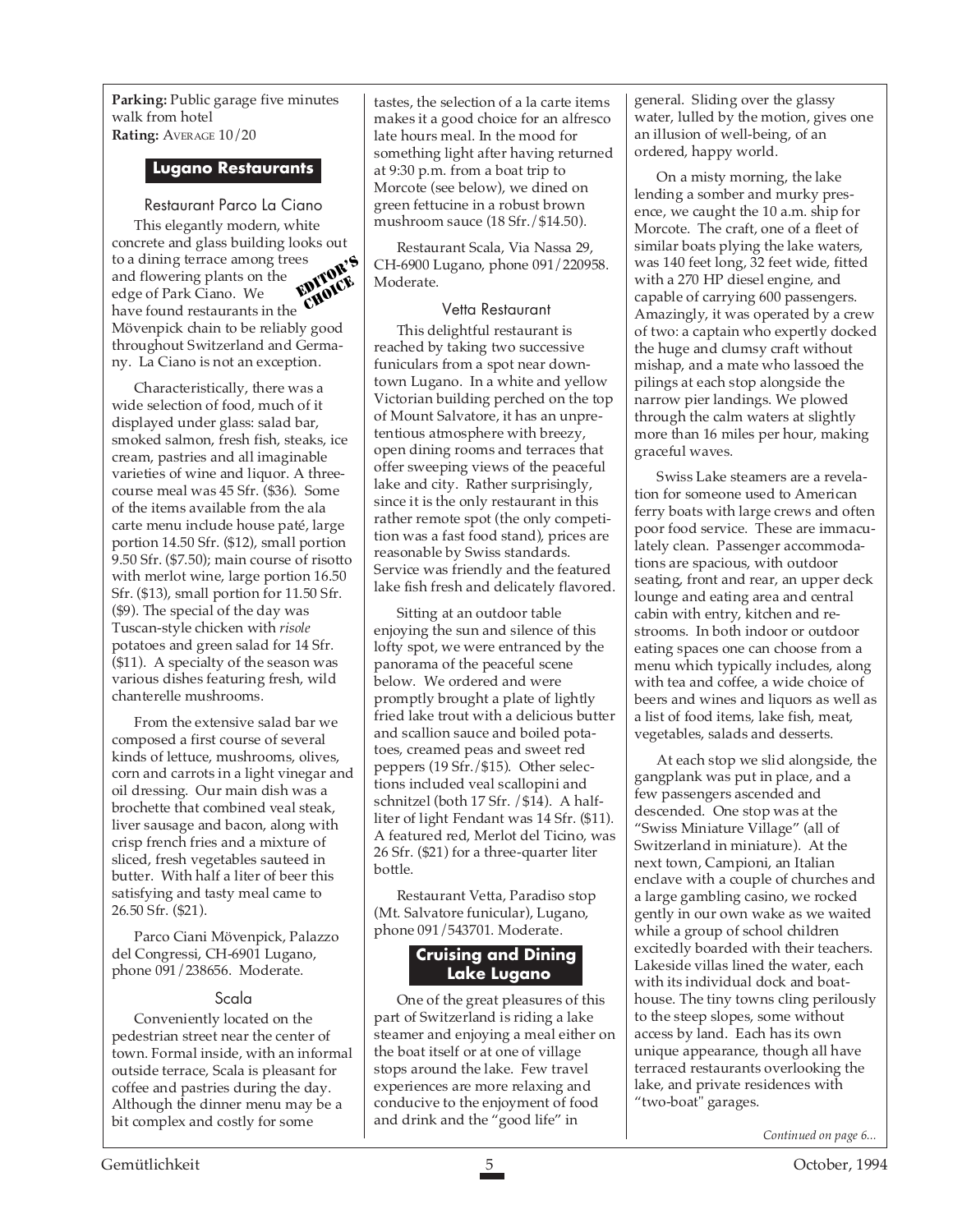#### *LAKE LUGANO Continued from page 5*

The presence of the lake is dominant, affecting the climate, attracting the eye and bonding the little towns together.

#### Rockabella Restaurant Gandria

Leaving from the Paradiso boat landing, we boarded an evening ship for dinner at Gandria, sipping coffee along the way. Our leisurely journey took slightly more than an hour including calls at other lake towns on the way.

Gandria hugs its rock cliffs, a highway passing further up and behind the town. Access to the town is via narrow stone walks and many steps. Roccabella was chosen from three other restaurants along the waterfront because it looked informal and had an attractive wooden terrace cantilevered over the lake. It also had the advantage of being close to the boat landing, from where one could watch the interesting water traffic.

We were alone on the terrace. The summer evening was still brightly lit by warm sunshine glittering off the water. It was a modest restaurant in a stunning setting and blissfully quiet. Over a beer, we sat enraptured. But our dreamy state was soon interrupted by a scene reminiscent of Scott Fitzgerald's *The Great Gatsby*.

A 1930 vintage Crisscraft speedboat, its varnished top gleaming and immaculate, rippled the calm surface of the water as it glided in to shore. After tying up, a fashionably dressed threesome, perhaps a couple with their daughter, either Italian jetsetters or affluent locals, disembarked and ascended the steps, their artfully restored classic awaiting their return.

The setting was so magnificent that it simply didn't matter when we discovered that very little was available from the two-page menu. A plate of tomatoes and mozzarella cheese drizzled with olive oil (32 Sfr./ \$26 for one including beer) was all we needed in this captivating spot

After this abbreviated and rather

expensive meal we were informed that our boat was *kaput*, its engine inoperable. We willingly remained, perched on a bench by the lake. After an hour or so a replacement arrived to return us to Lugano.

Roccabella Restaurant, Gandria Boat Landing (reached by hourly boat from Lugano), phone 091/ 512722. Moderate to expensive.

#### Grotto del Parco **Morcote**

Morcote, a lakeside fishing village, has a narrow road and stone buildings crowded along its waterfront. An arcaded walk, paralleling the lake, is lined with shops and restaurants displaying varieties of lake fish in glass cases. A big map of the town near the boat landing was of little use since it didn't show the street listed for the restaurant. A shopkeeper, however, directed us to our destination which is along the Strada Canale (turn left leaving the boat landing) about 500 meters. Grotto del Parco, in the Parco Scherrer, is up a flight of stone steps overlooking road and lake, a rustic and rocky premises. Its linencovered tables are in an enclosed but roofless terrace behind windows that face the lake.

A very good mixed salad of fresh vegetables, a generous portion of fresh, flavorful trout fillets with tartar sauce and boiled potatoes, plus a half liter of Fendant, was 52 Sfr. (\$42) for one, including wine.

After lunch we had the option of continuing to the end of the lake and returning by train to Lugano but chose instead to wait for the "steamer."

 Finding all shops closed on arrival in Lugano (church holiday), we checked the hotel library which had only one book in English *Westward Ho*, then returned via funicular to the train station to purchase a mystery novel.

Grotto del Parco, Parco Scherrer, Morcote, phone 091/692297. Moderate to Expensive. M

## **EUROPE TRAVEL BRIEFING**

#### **Railpass Discount**

**DER Tours** is offering a sale on the traditional first-class Eurailpass. Until February 15, for travel through March 31, purchasers of the pass can buy up to five additional passes at a 50% discount. For example, a \$498 full-price, 15-day pass enables the purchaser to buy up to four additional passes for persons in the same traveling party for \$249 each. Your travel agent should call DER at 800- 782-2424.

#### **Cheap Sleeps in Zürich**

The **Hotel Biber** is Zürich's new **"City Backpacker Hotel."** According to the Swiss Tourist Office, it "offers an affordable alternative for globetrotters and young backpackers." The hotel is located in the old town, a short walk from the main rail station. The remodeled Biber has 64 beds spread over 15 rooms; mostly four to six beds per room. All rooms have hot and cold running water and there are showers and toilets on each floor. Common rooms and a kitchen are open to all guests. Rates range from about \$22 per person in one of the six-bed dormitory rooms to about \$50 for a single. Visa and Mastercard accepted. For reservations contact The City Backpacker (Hotel Biber), Schweizerhofgasse 5, CH-8001, Zürich, phone 1/251 9015, fax 1/251 9024.

#### **Swiss Ski Instruction**

**Ski Swiss**, the annual ski school of the Swiss Ski School Federation, is at St. Moritz this year. Starting dates for the seven-day school are December 3 and 10. Prices range from \$924 to \$1,118 per person and include rail transfer from the Zürich airport, seven nights accommodation, six days ski instruction by certified Swiss teachers, a ski pass and various social events. Book the package through Swisspak at 800-688-7947.

#### **Innsbruck Skiing**

The *Los Angeles Times* reports on skiing in Innsbruck: After staying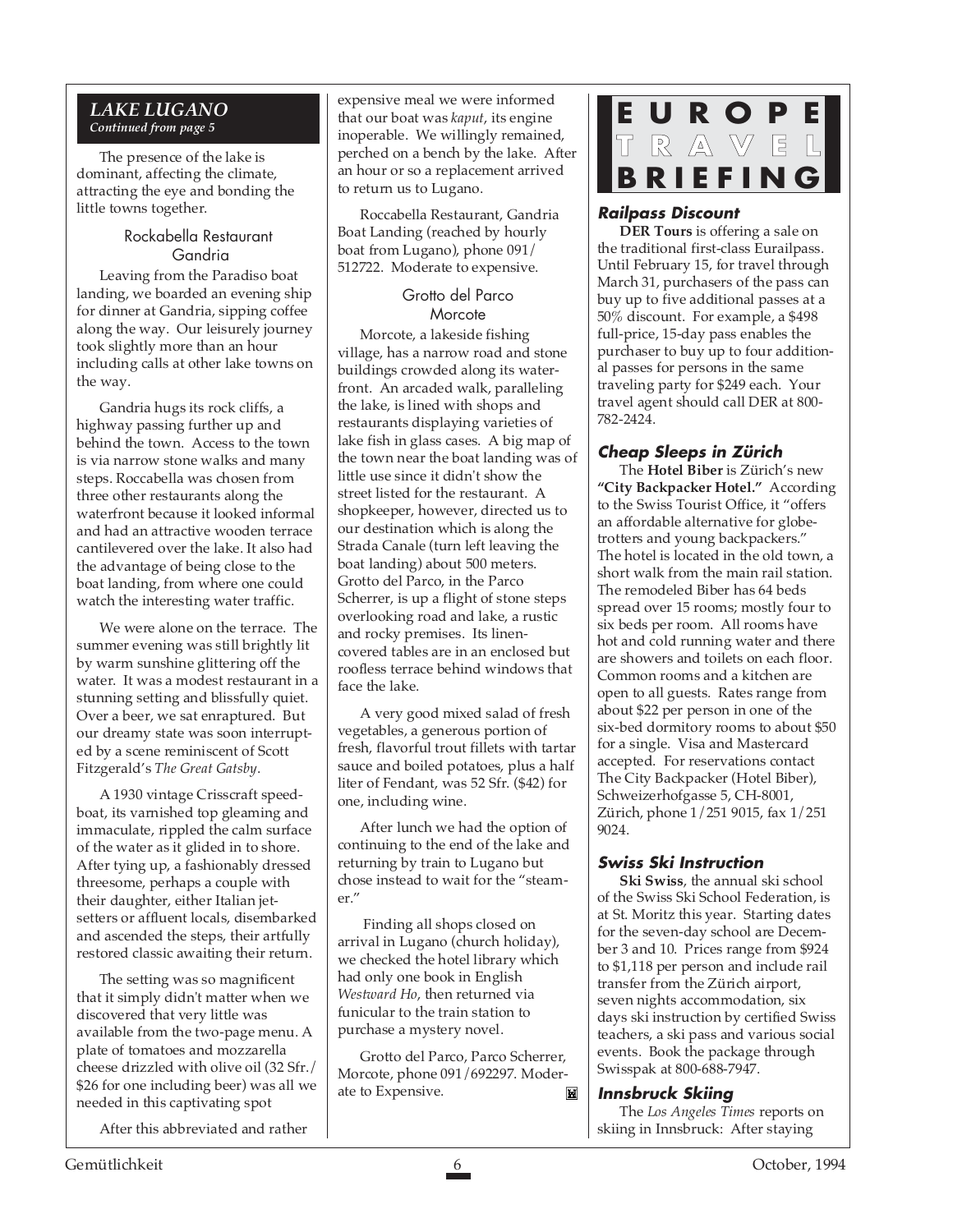just one night, visitors are eligible for free **Club Innsbruck** cards which are valid for free travel on Alpine and cross-country ski buses operating in the region between December 19 and April 17. The cards — issued at hotels and hostels — are good for discounts on ski passes, mountain railways, the Alpine Zoo and for a free introductory cross-country ski lesson in Igls. The Innsbruck Super Ski Pass covers the six Innsbruck ski areas plus the Stubai Glacier, Kitzbühel and the Arlberg. An adult pass, valid four days in a six-day period, is \$140. Club Card holders can purchase the three-day Glacier Ski Pass, good for the six Innsbruck ski areas plus the glacier, for \$80. For six days it's \$150; for three days in a four-day period it's \$88; and for three days in a six-day period, it's \$94. Single day passes at the individual ski areas range from \$20 to \$36.50.

Rental of ski equipment starts at \$22 per day and \$94 for six days.

Three youth hostels will be open through the winter: **Jugendherberge Glockenhaus**, Weiherburggasse 3, \$9 for bed and \$4 for breakfast; **Jugendherberge Innsbruck**, Reichenauerstrasse 147, \$12 for bed and breakfast; and **Jugendherberge St. Nikolaus**, Innstrasse 95, \$9 for bed and \$4 for breakfast. M

## **READERS' FORUM**

#### **A Vote for the Florhof**

You may be interested in an update on a recommended hotel removed from your preferred list after a change in management.

My wife and I have stayed at the **Florhof Hotel** in Zürich under the previous management and found it quite nice. In September (1994) we again stayed there and found it even better. The new management has refurbished all the rooms and they are now outstanding. Even the restaurant has been redecorated and is lovely. The food and service were top notch.

At 290 Sfr. for a double, the rate is up slightly and certainly not cheap, but the traveler gets his money's worth in this very comfortable, well located small hotel. It definitely belongs back on your list of preferred hotels. We recommend it without reservation.

Robert D. Flori, Phoenix, AZ

*(Ed. Note: For the record, we never removed the Florhof from our "preferred" list, only noted that it was a hotel whose management had changed and for that reason would bear watching. In any case, thanks for the report.)*

#### **Hotel Evaluations**

Comments for you: The **Anker Hotel** was fun and the family service tops, but we felt it a little pricey at \$132 for room and \$77 for dinner, considering the distance from Frankfurt. We found ordering dinner a little bit tough for no one there spoke better English than we speak German. This is not to say we wouldn't go back again — for we probably will, just to explore the town.

In Nürnberg we stayed at the **Hotel Maritim** — a downtown "business man's" hotel, high on service and facilities with excellent food. The breakfast buffet beats anything we have seen anywhere, including the **Victoria-Jungfrau**. Check it out.

What can I say about he Victoria-Jungfrau? It exceeded our expectations, even after your buildup. The staff was outstanding (particularly their ability to remember our names after helping us only once).

The hotel was not full so we received the promised upgrade — to a large, two-room suite. Our first afternoon we were treated to a "behind the scenes" tour of the hotel and the facilities including the underground corridors, wine cellar, etc. A nice touch.

At your special *Gemütlichkeit* offseason rate, this place is an outstanding value — only a few coins more than the Anker Hotel and look what you get! We will definitely go again. David J. Bennett, Louisville, Kentucky

*(Ed. Note: Mr. Bennett refers to a special offer made last year by the Victoria-Jungfrau to Gemütlichkeit subscribers. The hotel has proposed repeating the offer*

*[three nights lodging plus breakfast and dinner and full use of the spa for about \$435 per person] for the winter of 94/95 at a slightly higher rate. Interested parties can phone 800-521-6722 for more information.)*

#### **More Hotel Reports**

We just returned from a two-week trip to Switzerland and Germany. We took advantage of the Swissair offer to buy one ticket and get one free. The flight was comfortable and the food and service excellent.

Our first stop was in Klosters (about three hours by car). It is a small, quiet village with fantastic scenery and excellent facilities. We stayed at the **Hotel Walserhof**. It is everything you said it was. We had a good, comfortable room and the food was outstanding. Gabi Bolliger is still a gracious hostess and her husband, Beat, is still a Master Chef. Klosters is good for daytrips to Davos, Chur, Arosa and over the Fluelapass. The road between Chur and Arosa, about 30 kilometers, has 365 curves (so I was told). It is really a scenic drive. In Klosters, I recommend taking a ride on both cable lifts, the Bergbahn and Luftseilbahn. The scenery will make the trips worthwhile.

In Garmisch-Partenkirchen, we also took your recommendation and stayed at the **Gasthof Fraundorfer**. Once again you were right on track. We had a three-room apartment (Number 35). It was nicely decorated in Bavarian style, comfortable, and with a balcony overlooking the Zugspitze. The Bavarian food was plentiful and outstanding. An accordion player and Bavarian folk dancers added the right touch to an enjoyable dining experience. Barbara Fraundorfer is a gracious hostess, helpful and accommodating, a really nice person to get to know. We took another of your recommendations and had a lunch and a dinner at the Alpenhof. As you said, the food was excellent.

On a previous visit to this area, we stayed at the **Hotel Alois Lang** in Oberammergau. This is an old, small, exquisite hotel with an excellent restaurant. It is currently closed for renovation. When it reopens, it will be worth a visit.

*Continued on page 8…*